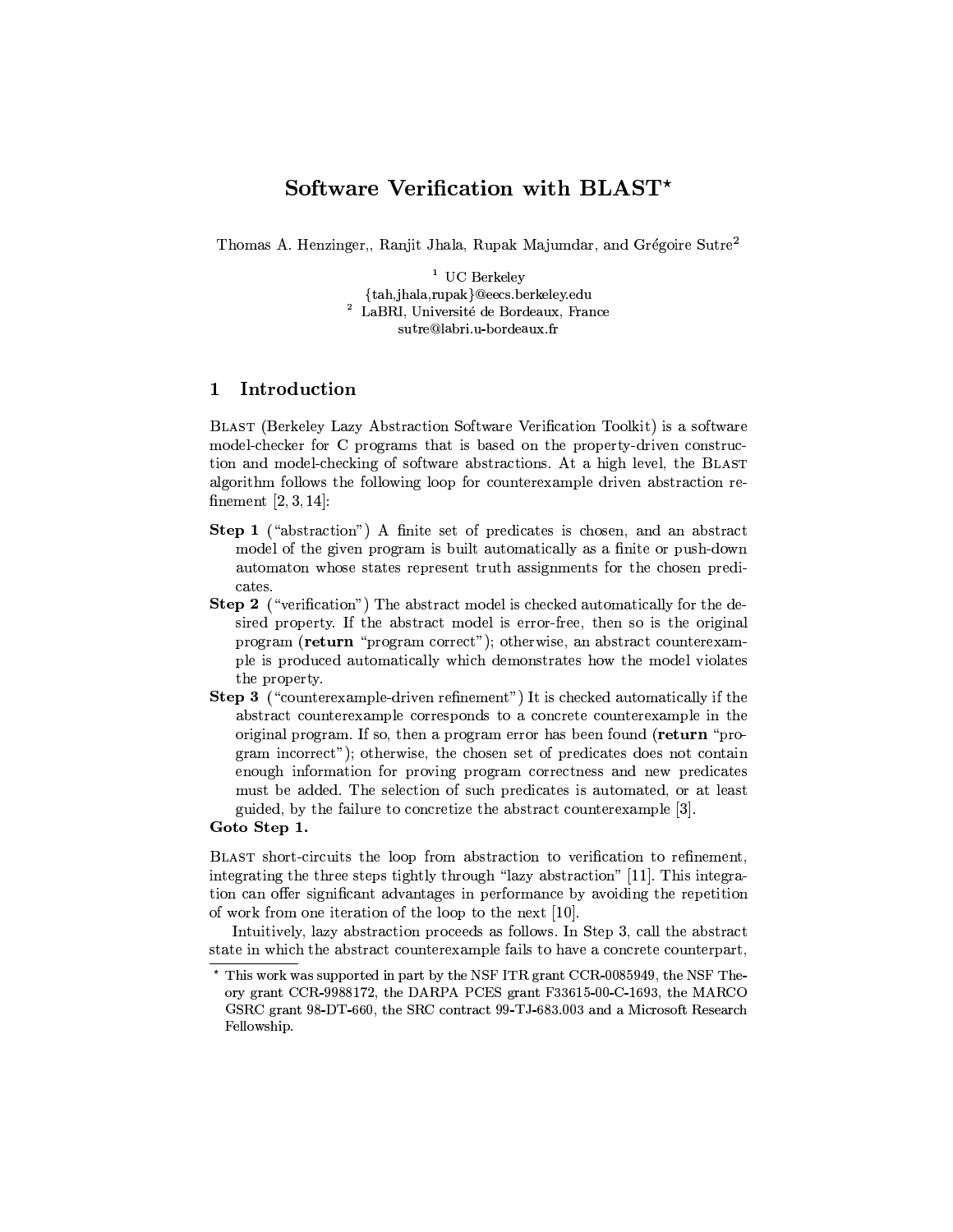the *pivot state*. The pivot state suggests which predicates should be used to refine the abstract model. However, instead of building an entire new abstract model, we refine the current abstract model "from the pivot state on." Since the abstract model may contain loops, such *refinement* on *demand* may, of course, refine parts of the abstract model that have already been constructed, but it will do so only if necessary; that is, if the desired property can be verified without revisiting some parts of the abstract model, then our algorithm succeeds in doing so. The algorithm integrates all three steps by constructing and verifying and refining on-the-fly an abstract model of the program, until either the desired property is established or a concrete counterexample is found. Upon termination with the outcome "program correct," the proof is not an abstract model on a global set of predicates, but an abstract model whose predicates change from state to state.

We now describe the algorithm in more detail. Internally, programs are represented as *control flow automata (CFA)*, which are the control flow graphs, but with the operators on the edges. The lazy abstraction algorithm is composed of two phases. In the forward-search phase, we build a *reachability tree*, which represents a portion of the reachable, abstract state space of the program. Each node of the tree is labeled by a vertex of the CFA and a boolean formula, called the reachable region, constructed as a combination of a finite set of abstraction *predicates.* Edges of the tree correspond to edges of the CFA, and are labeled by the corresponding basic block or assume predicate. Each path in the tree corresponds to a path in the CFA. The reachable region of a node describes the reachable states of the program in terms of the abstraction predicates, assuming execution follows the sequence of instructions labeling the edges from the root of the tree to the node. If we find that an error node is reachable in the tree, then we go to the second phase, which checks if the error is real or results from our abstraction being too coarse (i.e., if we lost too much information by restricting ourselves to a particular set of abstraction predicates). In the latter case, we ask a theorem prover to suggest additional abstraction predicates which rule out that particular spurious counterexample. By iterating the two phases of forward search and backwards counterexample analysis, different portions of the reachability tree will use different sets of abstraction predicates. Moreover, from the reachability tree constructed by BLAST, invariants that are sufficient to prove the safety property can be mined, and a short, formal, easily checkable proof (a la proof-carrying code [13]) can be constructed [10].

BLAST has successfully verified and found violations of safety properties of large device driver programs. A beta version of BLAST has been released and is available from http://www.eecs.berkeley.edu/ $\sim$ tah/blast.

## $\bf{2}$ The BLAST Implementation

The input to BLAST is a C program and a safety monitor written in C; these are compiled into a CFA with a special error state. The lazy-abstraction algorithm runs on the CFA and returns either a genuine error trace or a proof of correctness (or fails to terminate). The proof is encoded in ELF notation as in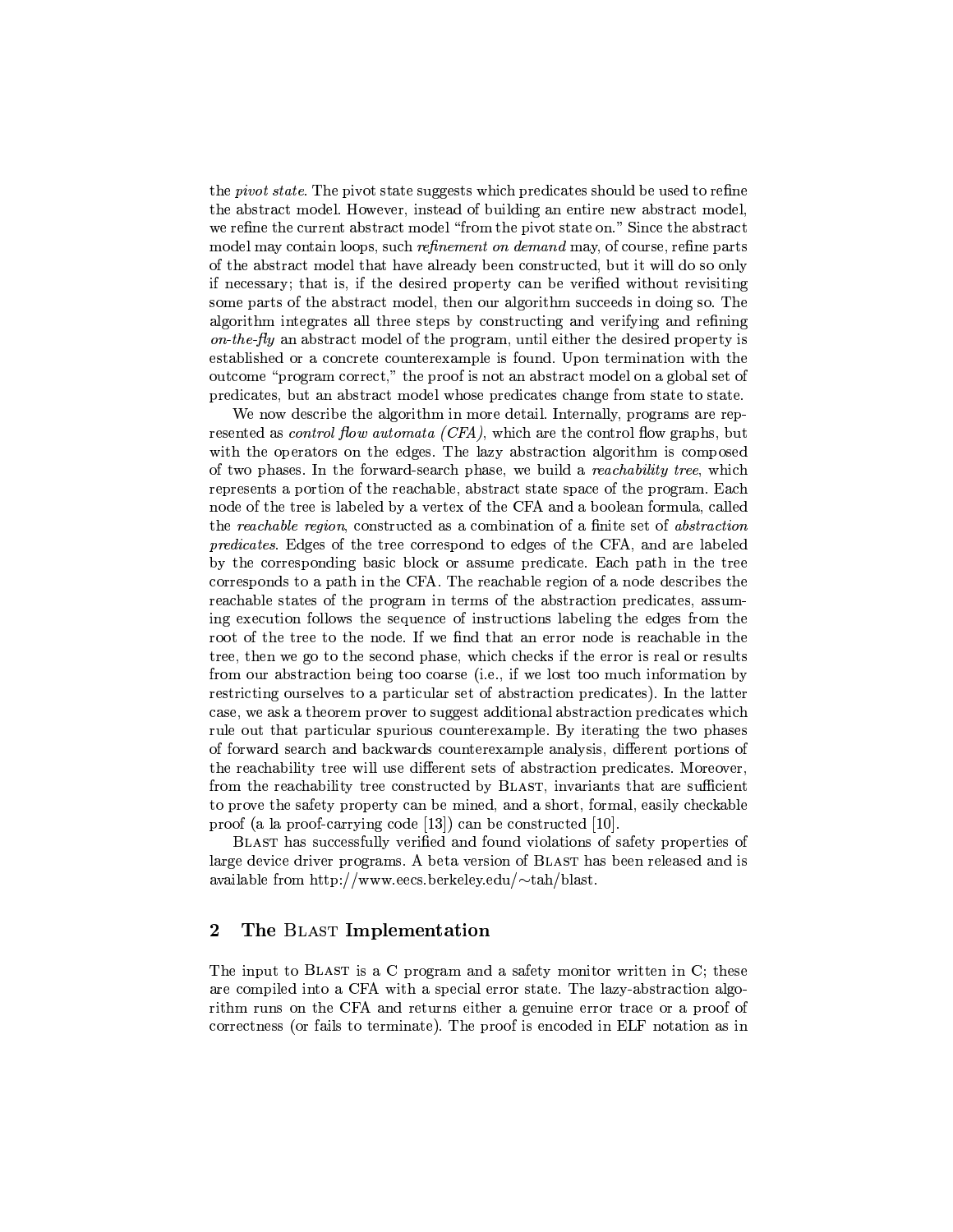proof-carrying code [13], and can be checked by an existing PCC implementation. Our handling of C features follows that of [1]. We handle all syntactic constructs of C, including pointers, structures, and procedures (leaving the constructs not in the predicate language uninterpreted). However, we model integer arithmetic as infinite-precision arithmetic (no wraparound), and we assume a *logical* model of the memory. Currently we handle procedure calls using an explicit stack and do not handle recursive functions.

Our tool is written in Objective Caml, and consists of two main parts: (1) an implementation of the lazy abstraction algorithm, which works on a generic symbolic abstraction structure and a generic refinement function, and (2) the symbolic abstraction structure and refinement operator for C. The latter is made up of two parts: (a) the C front end, for which we use the CIL compiler infrastructure [12], which converts a program to its CFA, and (b) a module that contains the data structures for C regions as well as the concrete predecessor, abstract successor, and counterexample refinement functions. The boolean formulas over predicates that represent data regions are stored as BDDs [15] to get a canonical sum-of-product form for formulas. The BDD representation also allows easy boolean manipulation and inclusion checking. Finally, we use the theorem prover Simplify [6] for abstract-successor computations and inclusion checks, and the (slower) proof-generating theorem prover Vampyre [16] for abstraction refinement, where proofs are required. The proofs are generated in LF format and uses a standard PCC implementation for encoding into binary.

In order to be practical, the tool uses several optimizations. The cost is dominated by the cost of theorem proving, so we extensively optimize calls to the theorem prover. Instead of the most precise abstraction for the successor operation [5], we compute a fast Cartesian abstraction (that is usually strong enough to prove the properties). In the computation of post, we check if a predicate p is affected by a statement  $s$ , and invoke theorem prover calls only on the subset of predicates for which  $wp(p, s) \neq p$ . We remove predicates relating values not in the current scope, to do this without losing information, we use the theorem prover data structures to add additional useful predicates. We apply a set of program analysis optimizations up front: these include interprocedural constant propagation, dead code elimination, and redundant variable elimination. We also implement a simple program slicing based on a cone of influence on variables appearing in conditionals.

BLAST is essentially a *whole program analysis*, it works best when all the code is available. Frequently, analysis requires only models of certain functions, and not their actual implementation. For example, in checking for locking behavior in the Linux kernel, one simply requires a model of the spin\_unlock function that sets a particular state variable of the specification, and not the actual assembly code that implements locking in the kernel. We model such kernel calls using stub functions. Otherwise, for a function whose return value is dropped, if the body of a called function is not available, BLAST makes the optimistic assumption that the function is of no relevance to the particular property being checked, and so